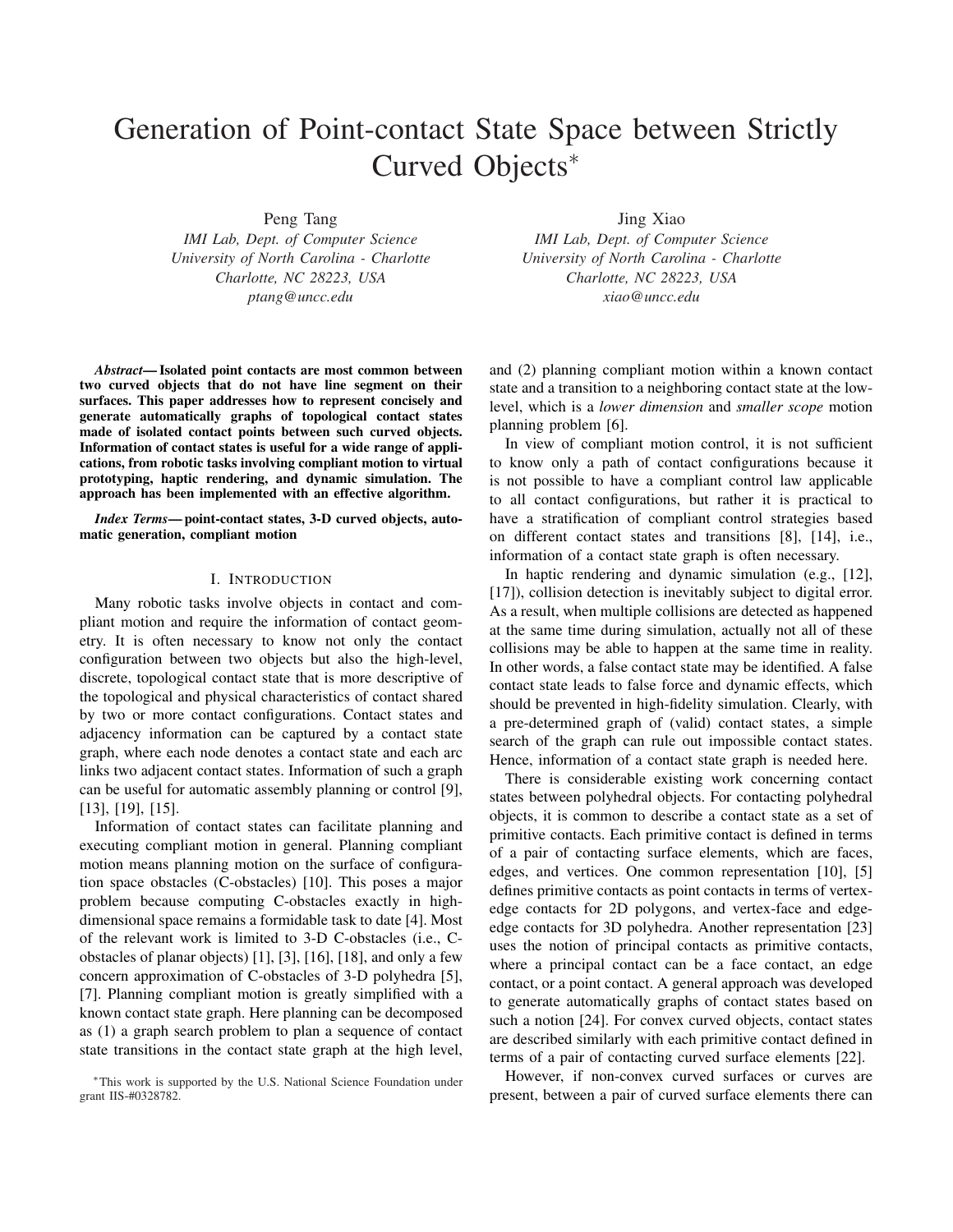

Fig. 1. Different numbers of contact regions can be formed between the same two contacting surfaces

be one or more than one contact region formed, resulting different contact states with different contact constraints. Figure 1 shows two examples. To resolve the ambiguity caused by such one-to-many mappings, one approach was to divide curved surface elements into so-called *curvature monotonic segments* [11], [20] so that between two curvature monotonic segments only one contact can be formed (i.e., a one-to-one mapping). However, such an approach of artificially dividing natural surfaces leads to a large number of contact states and does not work well for objects with space curves.

In this paper, we consider contact states consisting of isolated contact points between two arbitrary, *strictly curved* objects, i.e., those that have no line segment on their boundary surfaces, since such *point-contact states* are most common between strictly curved objects. We use a different approach to handle the one-to-many mapping problem illustrated in Figure 1 and represent point-contact states concisely without ambiguity (Section II). We next present an approach to generate graphs of such point-contact states automatically (Section III). We describe the implementation results in Section IV and provide a discussion of complexity in Section V. We conclude the paper in Section VI.

Note that in the rest of the paper, the term *curved objects* means strictly curved objects.

## II. REPRESENTATION OF POINT-CONTACT STATES BETWEEN CURVED OBJECTS

We first describe the boundary elements of 3-D curved objects, then describe a point contact, and finally introduce a new representation to describe point-contact states between two such objects.

### *A. Boundary Elements of Curved Objects*

A 3-D curved object can be characterized by the following: the boundary of such an object consists of smooth surfaces or surface patches that can be described parametrically, which are called *faces*; the intersection smooth curve segments of two faces are called *edges*; and the intersection points of two or more edges or the singular points of a surface are called *vertices*. Clearly, a smooth surface patch that is not closed is bounded by edges and vertices, and a smooth edge that is not closed is bounded by vertices. We call the faces, edges, and vertices of a curved object its *boundary elements*. For simplicity, we use *f*, *e* and *v* to denote *face*, *edge*, and *vertex* respectively.

#### *B. Topological Point Contacts between Curved Objects*

We define a topological *point contact* (PtC) between two 3-D curved objects  $A$  and  $B$  in terms of the pair of boundary elements  $\alpha_A$  and  $\alpha_B$  that form it, denoted as  $\alpha_A$ - $\alpha_B$ . Moreover, a *f-f* type PtC is a *face tangential contact* between two faces, i.e., the two faces are tangent to each other. A *f-e* (or *e-f*) type PtC is an *edge tangential contact* between the edge and the face but is not a face tangential contact. A PtC between two edges is either an *e-e-cross* contact if the tangent lines of the two edges at the contact point are not collinear or an *e-e-touch* contact if the two tangent lines at the contact point are collinear. An *e-e-cross*, *e-e-touch*, or a *v-\** (or *\*-v*) type PtC is neither a face tangential nor an edge tangential contact because there is no face-face or face-edge pairs that are tangential to each other; these are called *non-tangential contacts*.

Figure 2 shows an example for each type of topological point contacts between 3-D curved objects.

We further define the *contact plane* of *f-f*, *f-e* (or *e-f*), *f-v* (or *v-f*), and *e-e-cross* types of point contacts as follows:

- *f-f*: the contact plane is the plane tangent to both faces at the contact point.
- *f-e* or *f-v*: the contact plane is the tangent plane of the face at the contact point.
- *e-e-cross*: the contact plane is the plane determined by the two tangent lines of the two edges at the contact point.

We define the *contact line* of a *v-e* (*e-v*) or an *e-e-touch* type point contact as the tangent line of the edge (or edges) at the contact point. No single contact plane or contact line can be defined for a *v-v* type point contact.

### *C. Point-contact States between 3-D Curved Objects*

As shown in Figure 1, there can be different number of point contacts between the same two non-vertex boundary elements of two curved objects. Therefore, we characterize a general topological contact state between two curved objects by revising the notion of contact formations originally defined for polyhedral objects [23] as follows: A point *contact*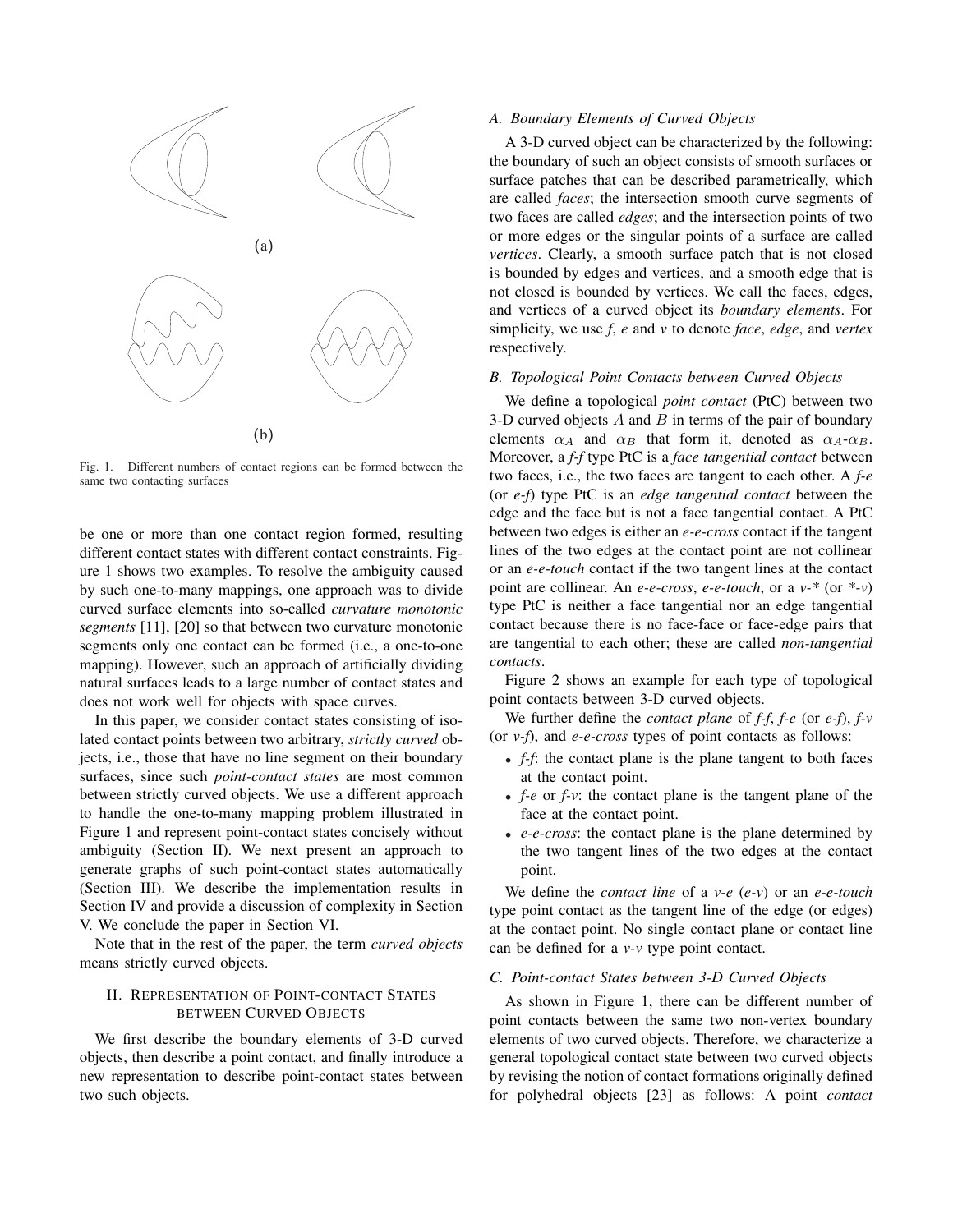

Fig. 2. The types of point contacts between two curved objects



Fig. 3. Two point contact formations between two curved objects

*formation*(CF) between two curved objects is defined as the set of point contacts (PtCs) formed, where the same PtC may be formed more than once, denoted as:

CF = {(PC<sub>1</sub>, n<sub>1</sub>), (PtC<sub>2</sub>, n<sub>2</sub>), 
$$
\cdots
$$
, (PtC<sub>m</sub>, n<sub>m</sub>)}, where  $n_i \in \mathbb{N}, \mathbb{N}$  is the set of positive integers,  $i = 1 \cdots m$ .

Moreover, the *cardinality* of a CF is denoted as:

$$
card(CF)=n_1+n_2+\cdots+n_m.
$$

Figure 3 illustrates two point-contact formations between two curved objects.

The *geometrical representation* of a point CF denotes the set of relative contact configurations between the two curved objects that satisfy the contact conditions of all the PtCs in the CF at the same time. Generally, such a set may consist of one or more connected regions of contact configurations, called *CF-connected* regions in the configuration space. Within a CF-connected region, there exists a motion constrained by the CF from any contact configuration to any other one, called *CF-compliant* motion. In other words, there is no need to change the CF in moving from one configuration to another within a CF-connected region. Thus, we define a *point-contact state* between two curved objects as a single CF-connected region of configurations, represented by the point CF and a representative configuration in the region, denoted as a pair  $\langle CF, C \rangle$ .

## *D. Locally-defined Neighbor (LN) and Globally-defined Neighbor (GN)*

Two point-contact states  $\langle CF_i, C_i \rangle$  and  $\langle CF_j, C_j \rangle$  are called *neighboring point-contact states* if there exists a *neighboring transition motion* as a  $CF_i$ -compliant motion succeeded by a transition to a  $CF_i$ -compliant motion from  $C_i$  to  $C_j$ , and  $CF_i$  and  $CF_j$  are called *neighboring pointcontact formations*.

If two single-point CFs,  $CF_i = \{ (PtC_i, 1) \}$  and  $CF_j =$  $\{(PtC_j, 1)\}\$ , where  $PtC_i \neq PtC_j$ , are neighboring point contact formations, then  $PtC_i$  and  $PtC_j$  are called *neighboring point contacts*. Moreover, two neighboring point contacts  $P \tilde{t} C_i = \alpha_A^i - \alpha_B^i$  and  $P t C_j = \alpha_A^j - \alpha_B^j$  satisfies one of the following conditions:

- $\alpha_A^i$  is  $\alpha_A^j$  and  $\alpha_B^i$  is adjacent to  $\alpha_B^j$ ,
- $\alpha_B^i$  is  $\alpha_B^j$  and  $\alpha_A^i$  is adjacent to  $\alpha_A^j$ .

We can now further distinguish two kinds of neighboring point-contact states based on the topological information of the neighboring CFs. Given two neighboring point contact states  $\langle CF_i, C_i \rangle$  and  $\langle CF_j, C_j \rangle$ ,  $\langle CF_j, C_j \rangle$  is a *locallydefined neighbor* (LN) of  $\langle CF_i, C_i \rangle$  if the following are satisfied:

- $card(CF_i) \leq card(CF_i)$ , and
- every PtC in  $CF_i$  either belongs to  $CF_i$  or is a neighboring PtC of a PtC in  $CF_i$ .

Accordingly,  $CF_j$  is called the LN CF of  $CF_i$ . If  $card(CF_j)$  <  $card(CF_i)$ , then  $CF_i$  is a *globally-defined neighbor* (GN) of  $CF_j$ ,  $\langle CF_i, C_i \rangle$  is a GN point-contact state of  $\langle CF_i, C_j \rangle$ , and  $\langle CF_i, C_j \rangle$  is a LN point-contact state of  $\langle CF_i, C_i \rangle$ . Figure 3 gives an example, where  $CF_1$ is a LN CF of  $CF_2$ , and  $CF_2$  is a GN CF of  $CF_1$ .

The reason that we differentiate neighboring point-contact states into LNs and GNs is that given a CF, the topological information of its LNs can be derived directly from its own topological definition: from the PtCs in the CF, one can obtain the possible PtCs of the LNs of the CF. This is a very useful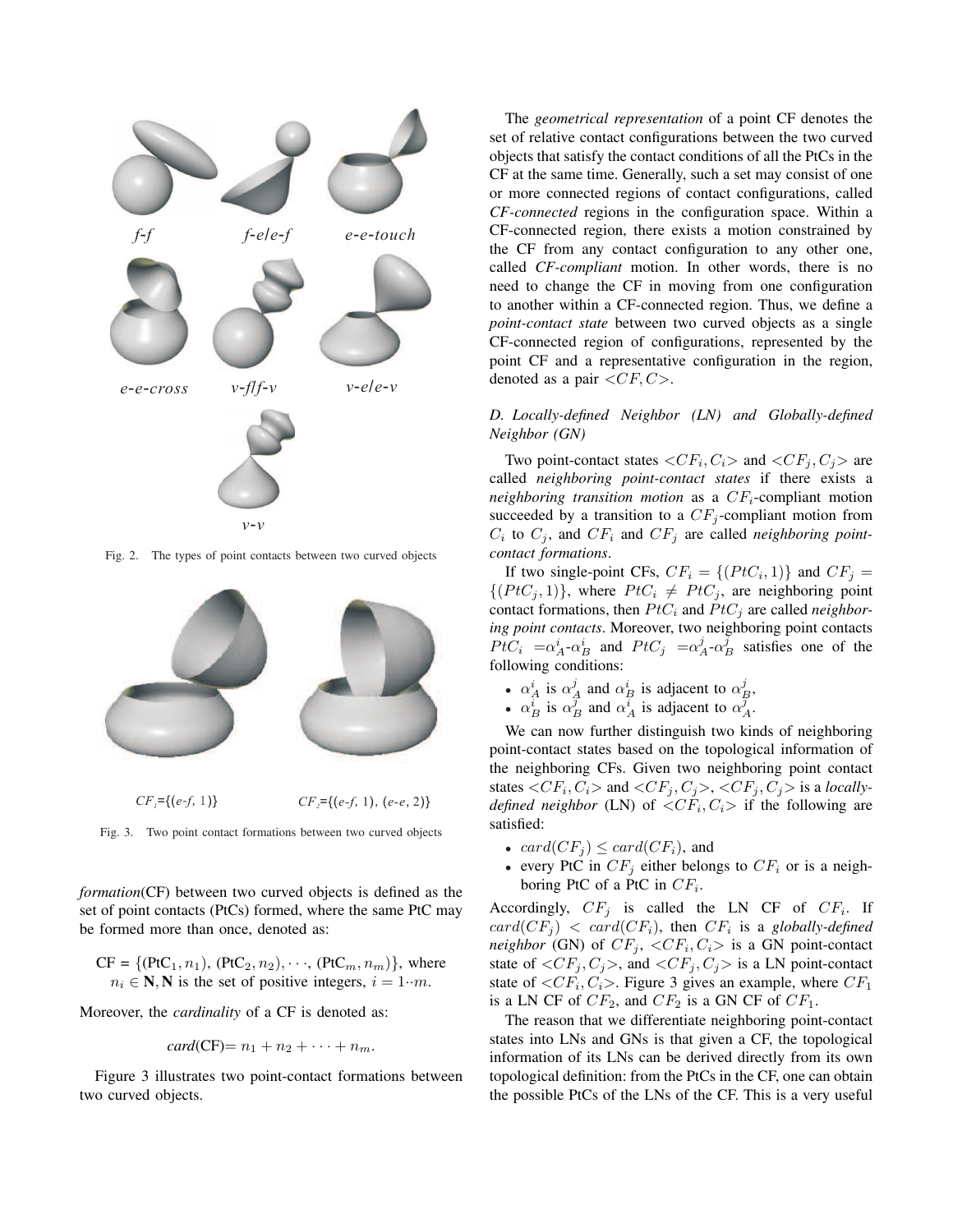property for automatic generation of point-contact states (see next section).

The point-contact state space (of the contacting objects) can be defined as a point-contact state graph  $G$ , where each node denotes a valid point-contact state  $\langle CF, C \rangle$ , and each link connects two neighboring point-contact states.

## III. GENERATION OF POINT-CONTACT STATE GRAPHS

Our approach is to generate special subgraphs of the pointcontact state graph  $G$  automatically and to merge these subgraphs automatically. This approach sounds similar to the one used for polyhedral objects [24], but the special subgraphs considered here are different, and the details of generation are different due to different subgraphs and distinct natures of curved objects.

Each special subgraph we generate is an undirected graph consisting of a seed point-contact state  $\langle CF_s, C_s \rangle$ , its LN point-contact states, their subsequent LN point-contact states, and so on, which we call a *LN graph* of  $\langle CF_s, C_s \rangle$ . Starting from the seed point-contact state  $\langle CF_s, C_s \rangle$ , the LN graph can be grown by repeatedly obtaining LN point-contact states until all the LN point-contact states have been generated in a breadth-first search. In the loop for obtaining a LN pointcontact state, there are two key steps:

(1) From a known point-contact state  $\langle CF_i, C_i \rangle$ , hypothesize its LN CFs based on the topological information of  $CF_i$ , and

(2) determine if a hypothesized LN CF,  $CF_j$ , is valid or not by checking if there is a feasible neighboring transition motion from  $C_i$  under  $CF_i$  to some configuration  $C_j$  under  $CF_j$ . If such a feasible motion exists, then  $\langle CF_j, C_j \rangle$  is a valid LN point-contact state of  $\langle CF_i, C_i \rangle$ .

We explain both steps below.

## *A. Hypothesizing Locally-defined Neighboring (LN) Point-Contact Formations (CFs)*

For a CF with a single point contact,  $CF_i = \{ (PtC_i, 1) \},\$ to obtain a hypothesized LN CF of  $CF_i$  is to **change**  $PtC_i$ to one of its neighboring PtCs.

For a CF with multiple point contacts, i.e.,  $card(CF) > 2$ , we use the following action sets to hypothesize its possible LN CFs:

- Action set 1: keep some PtCs and change some other PtCs to their neighboring PtCs.
- Action set 2: keep some PtCs and remove some PtCs.

#### *B. Neighboring Transition Motions*

Between two neighboring contact states of two strictly curved objects  $A$  and  $B$ , a neighboring transition motion can be one of the following three types of compliant motions or certain combinations of these types of object A with respect to object  $B$ :



Fig. 4. Types of neighboring transition motions.

- sliding A, where the contact points of  $A$  do not change but the contact points of  $B$  changes (Figure 4);
- sliding B, where the contact points of  $B$  do not change but the contact points of  $A$  changes (Figure 4);
- pure rotation about an axis through a contact point, which is usually either on or normal to the contact plane (if the contact plane exists) (Figure 4);

Note that neither **slidingA** nor **slidingB** are pure rotations. Neighboring transition motions can also be of the following types of combined motions:

- a combined slidingA and slidingB, where the contact points of  $A$  and  $B$  both change (note that if the contact points of  $A$  and  $B$  change in equal displacements, the motion is in fact a rolling motion) (Figure 4);
- a combined sliding and rotation motion, where a slidingA or a slidingB motion or a combine sliding is combined with a **pure rotation** (Figure 4);

In order to implement a neighboring transition motion, we need to set up a good moving task frame. The origin of the task frame should be at a contact point. For a PtC with a contact plane, the  $x - y$  plane is along the contact plane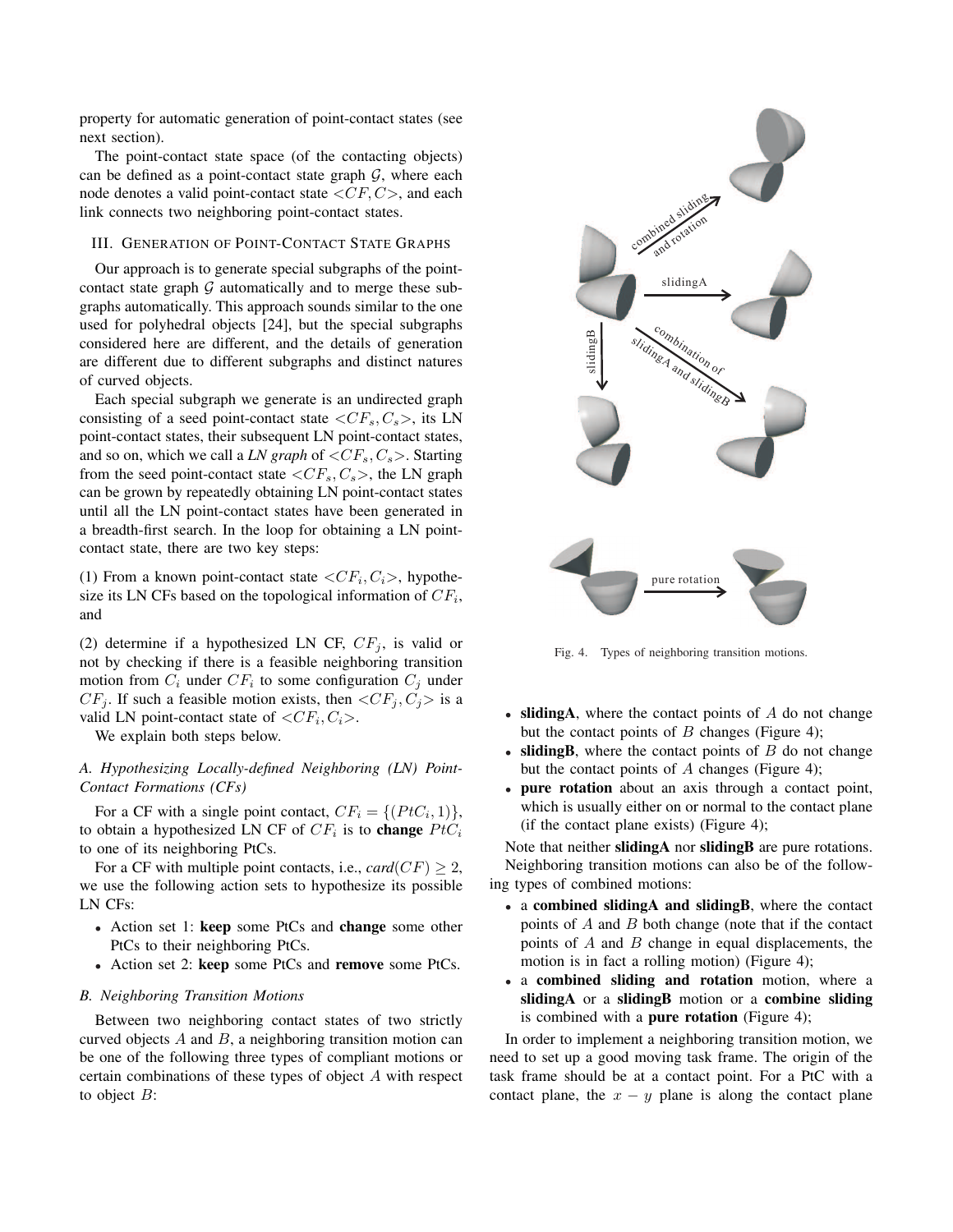and the z axis is along the normal direction of the plane. Moreover, using the parametric representation of a face  $s =$  $s(u, v)$ , either the x or the y axis can be along one parametric derivative vector  $s_u$  or  $s_v$ . For an *e-e-cross* PtC, either the  $x$  or the  $y$  axis can be along the tangent line of one of the edges.

For a PtC with a contact line, the  $x$  axis is along the contact line, the  $z$  axis is on the plane formed by the contact line and that edge at the contact point and is normal to the edge. In all other cases, the axes of the task frame can be set based on a neighboring PtC that the transition is aimed at, which should have either a contact plane or a contact line.

Each slidingA and slidingB can be generally viewed as an integral of instantaneous pure translation  $ds$  combined with an instantaneous pure rotation  $d\theta$ , and the results can be implemented by a summation of digitized small motion steps, and each small motion step is implemented as a small translation  $\Delta s$  combined with a small rotation  $\Delta \theta$ . Specifically, by digitizing the  $u$  and  $v$  parameters of a face, we get a grid of points on the face. Each small motion along the face is implemented as a small translation from one grid point p to an adjacent grid point q on the face followed by a small rotation along an axis through  $q$  on the tangent plane and orthogonal to the translation vector from  $p$  to  $q$ . The angle  $\Delta\theta$  of the rotation is determined by the tangent plane  $T_1$  at p and the tangent plane  $T_2$  at q. Similar strategy can be used to implement a small motion step along an edge.

Each combined motion can be similarly implemented as an integral (or summation) of small motion steps such that each small step consists of one small single-type motion  $\delta_1$ followed by another small single-type motion  $\delta_2$  etc.

# *C. Checking the Feasibility of Neighboring Transition Motions*

Given a valid point-contact state  $\langle CF_i, C_i \rangle$  and a hypothesized LN CF  $CF_j$  between two 3-D curved objects A and  $B$ , checking if there is a feasible neighboring transition motion from  $C_i$  to a configuration  $C_j$  of  $CF_j$  is to determine whether or not  $\langle CF_j, C_j \rangle$  is a valid LN CF of  $CF_i$ . Any neighboring transition may involve remove, keep, or change one or more PtCs of  $CF_i$ . The **change** action is to change a PtC to its neighboring PtCs.

The types of possible compliant motions (among the four types introduced in the previous subsection) to change a point-contact  $PtC_i = \alpha_A^i - \alpha_B^i$ , to a neighboring point-contact,  $PtC_i$ , depends on the types of  $PtC_i$  and  $PtC_j$  as well as which boundary element in  $PtC_i$  is changed from  $PtC_i$  to  $PtC_i$ :

- Between (1) a non-tangential contact and a face or edge tangential contact, or (2) a face tangential contact and an edge tangential contact, a pure rotation is necessary for the transition. A sliding motion may also be needed.
- Between two non-tangential contacts, a sliding motion is necessary.

• If  $\alpha_A^i$  has to be changed to an adjacent boundary element, a **slidingB** motion is needed. Otherwise, if  $\alpha_B^i$ has to be changed to an adjacent boundary element, a sliding A motion is needed.

The types of possible compliant motions to keep or maintain a point-contact  $PtC_i = \alpha_A^i - \alpha_B^i$  depends on the type of  $PtC_i$ :

- To keep a *v-v* PtC, the only possible motion is a pure rotation.
- To keep a *v*-e/e-*v* or *v*-f/f-*v* PtC, if  $\alpha_A^i$  is a *v*, the possible motions are pure rotation, slidingA, or combined sliding A and rotation motions; else if  $\alpha_B^i$  is a *v*, the possible motions are pure rotation, slidingB, or combined slidingB and rotation motions.
- To keep an *e-f/f-e* PtC, the possible motions are pure rotation (about the tangent line of the edge at the contact point), slidingA, slidingB combined slidingA and slidingB, and combined sliding and rotation motions. If  $\alpha_A^i$  is an *e*, **slidingB** should be one dimensional along the edge, else if  $\alpha_B^i$  is an *e*, **slidingA** should be one dimensional along the edge.
- To keep a *f-f* PtC, the possible motions are slidingA, slidingB, combined slidingA and slidingB, pure rotation about an axis normal to the tangent plane and combined sliding and rotation motions.
- To keep an *e-e-touch* PtC, the possible motions are one dimensional slidingA, slidingB, combined slidingA and slidingB along the edges, pure rotation about the tangent line and combined sliding and rotation.
- To keep an *e-e-cross* PtC, the possible motions are slidingA, slidingB, combined slidingA and slidingB and pure rotation about the contact normal.

If  $CF_i$  and  $CF_j$  involve a *face*, sometimes there can be an infinite number of possible neighboring transition motions. For example, let  $CF_i = \{(f_A - f_B, 1)\}\)$ , i.e., a CF with a single face-face PtC, and  $CF_j = \{(f_A - e_B, 1)\}\)$  be a hypothesized LN CF, where  $e_B$  is an edge of face  $f_B$ . There can be an infinite number of possible paths of neighboring transition motions in the type of sliding A along  $f_B$  to reach (any point on)  $e_B$ . Our method in such a case is to enumerate possible paths until a feasible path is found.

In general, if a neighboring transition from state  $\langle CF_i, C_i \rangle$  to a hypothesized LN state  $\langle CF_j, C_j \rangle$  requires keeping some PtCs while changing or removing some other PtCs, our strategy is to try to realize a keep action of one PtC. If multiple PtCs need to be kept, we prefer to pick a PtC that does not involve a face or is not of *e-e-cross* type so that only a finite number of motions are possible to maintain it. Here, the preference is for speeding up the keep action when there are many options to do it. With the chosen PtC, we construct a possible compliant motion of A to maintain it (the possible types are listed above). If the motion is possible in all small (digital) steps without causing additional collisions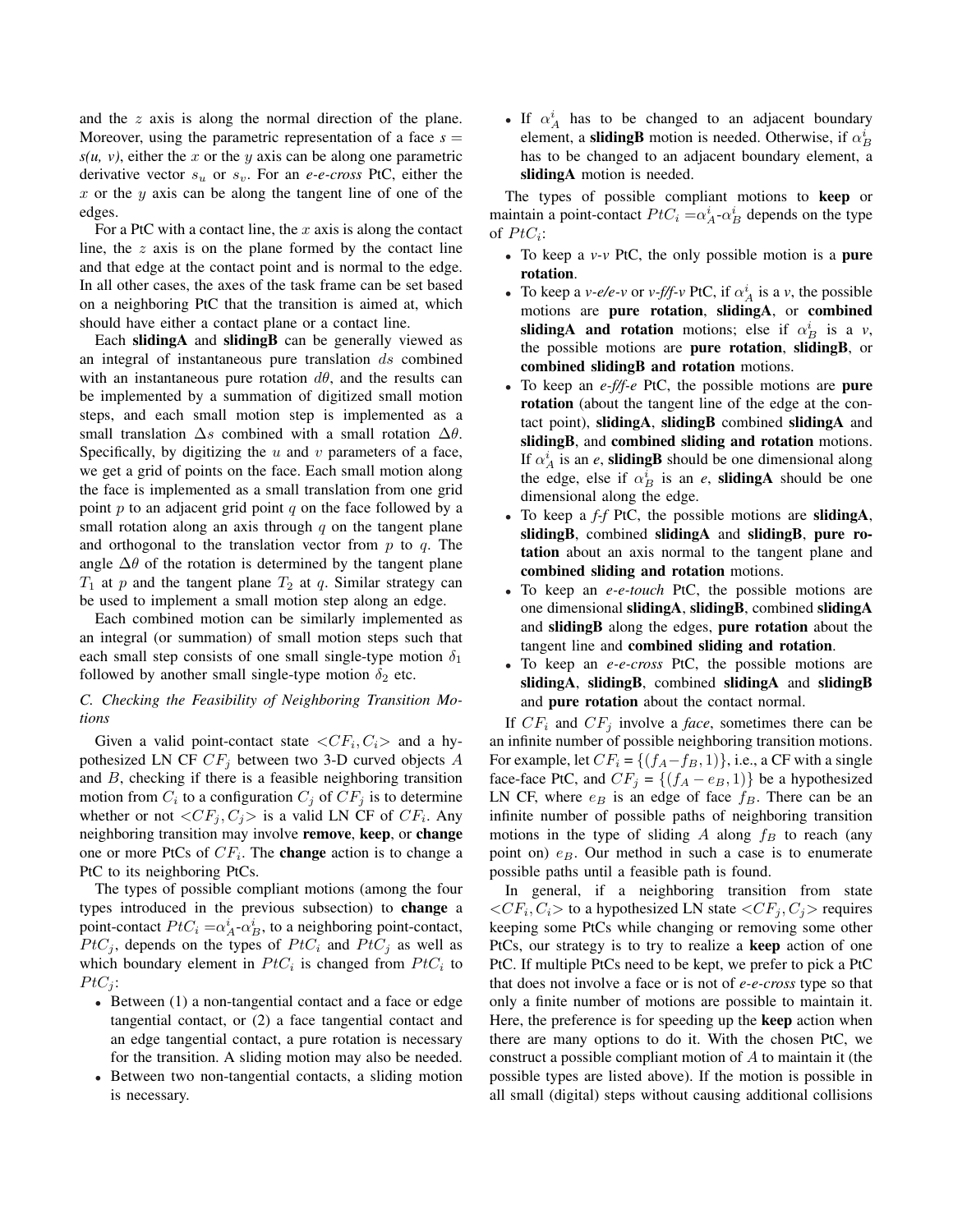and is able to **change** or **remove** some other  $PtC(s)$  that the transition also require, the motion is considered feasible, and the hypothesized point-contact state is considered a valid LN state.

If no possible motion is feasible in any case, the hypothesized  $CF_j$  is discarded as not a valid LN CF of  $CF_i$ , and there is no corresponding LN point-contact state  $\langle CF_i, C_j \rangle$ of  $\langle CF_i, C_i \rangle$ .

## IV. IMPLEMENTATION

We have implemented the general algorithm as described in Section III for automatic generation of an LN graph from a seed point-contact state between two arbitrary, (strictly) curved objects A and B. The algorithm is implemented in Microsoft Visual C++ 6.0. We currently used the OPCODE collision detection library [21] for detecting collisions other than the desired point contacts in feasibility checking of neighboring transition motions. Note that since all we need to know here is whether a collision happens beyond the desired point contacts and is not how a collision happens, a meshbased detection package serves the purpose well. Other meshbased collision detection packages could be used too. On the other hand, it should be emphasized that our approach generate exact point contacts from contacting smooth surface features directly without mesh-based approximation.

Figure 5 and Figure 7 show two examples that our algorithm applied. In both examples, object  $B$  is the same, and its surface consists of three different smooth surface patches: the upper part is an elliptic paraboloid concave face, the middle one is a part of a convex sphere, the lower part is an elliptic paraboloid convex face, and the corresponding equations are:

$$
4x2 + 4y2 - 10.07047z = 15.75982,
$$
  
-1.56495 \le z \le 2.43505, and  

$$
x2 + y2 + z2 = 16, 0 \le z \le 2.43505, and
$$

$$
x2 + y2 - 4z = 16, -4 \le z \le 0.
$$

In Figure 5, object A has an ellipsoid surface with the following equation:

$$
225x^2 + 100y^2 + 36z^2 = 225
$$

In Figure 7, object A has a surface consists of two elliptic paraboloid convex faces that meet on one edge, with the following equations:

$$
8x2 + 8y2 - 9z = 18, -2 \le z \le 0, \text{ and}
$$
  

$$
8x2 + 8y2 + 9z = 18, 0 \le z \le 2
$$

In order to have a clear observation, the objects are displayed with transparency, and edges are drawn in solid lines. *e*'s and *f*'s label the edges and faces of A and B. The seed pointcontact states for the two examples are shown in Figure 5b and Figure 7b respectively, with the contact formations labeled. In Figure 5b, the seed point-contact state shows a



case where two point contacts are between the same pair of boundary elements.

For the example in Figure 5, our algorithm has generated, from the seed contact state  $CS_s$ , a LN graph of 6 valid states including the seed. Figure 6 displays the LN graph. The graph is in fact the complete point-contact state graph for this example. For the example in Figure 7, from  $CS_s$ , our algorithm has generated its LN graph consisting of 18 valid nodes automatically, which is also the complete pointcontact state graph for that example. Figure 8 displays some valid point-contact states generated.

From both examples we can see that because a seed pointcontact state is chosen to maximize the number of point contacts, and because there is one such state globally in each case, a complete point-contact state graph is generated from the seed. This is a very nice property of an LN graph<sup>1</sup>. If a complete point-contact state graph requires the merge of two or more LN graphs, the minimum number of necessary seed point-contact states (or LN graphs) is the number of local maxima states, i.e., states that have the most number of point contacts comparing to all neighboring states. A local maximum state usually involves concave elements in contact.

The program is executed on a Pentium 4, 2.8Ghz machine with 1024MB RAM. The running time for Example 1 (in Figure 5 and Figure 6) is 11.272 seconds. The running time Example 2 (in Figure 7 and Figure 8) is 27.364 seconds.

<sup>&</sup>lt;sup>1</sup>From the same seed state, an LN graph is larger than a goal-contact relaxation (GCR) graph [24].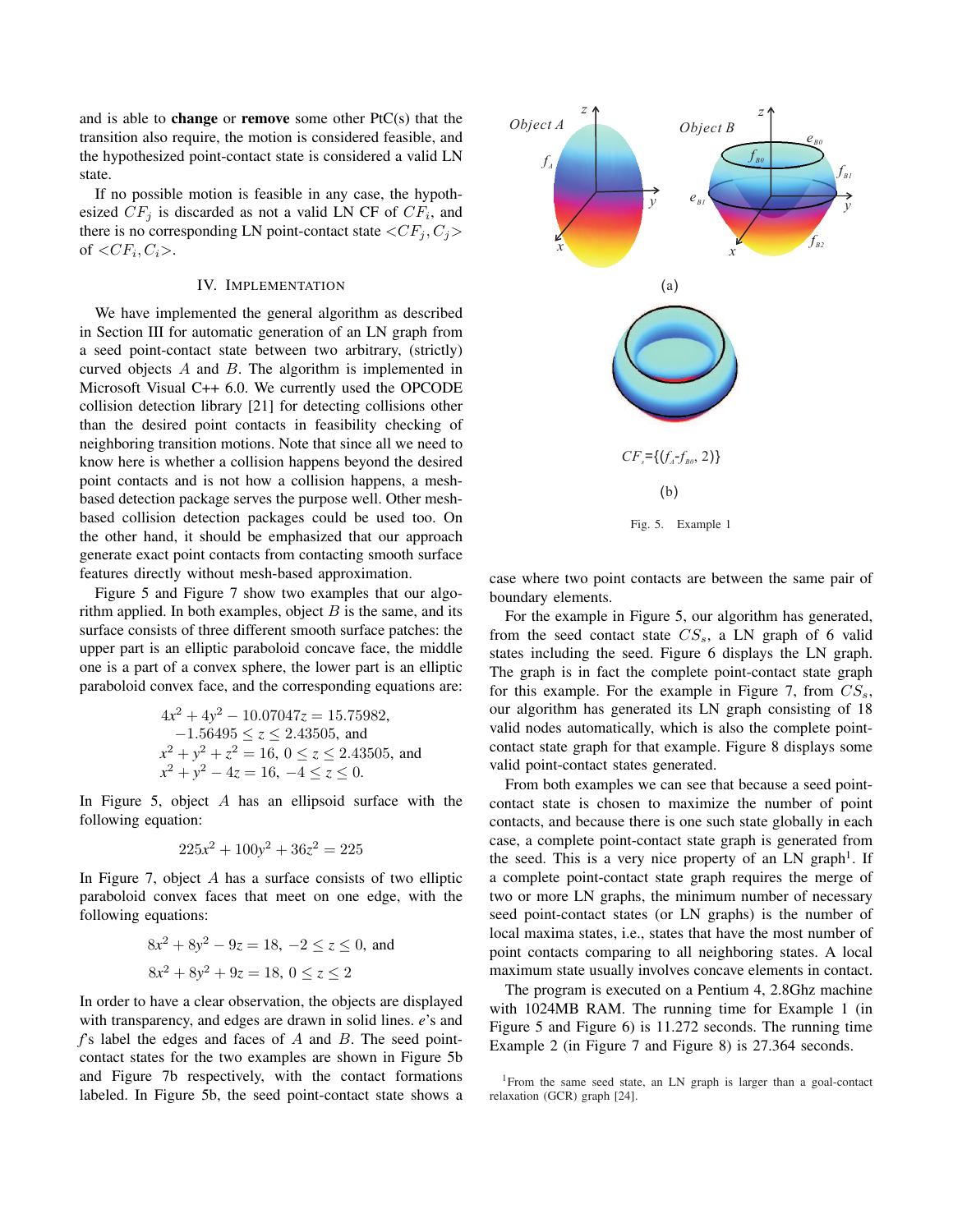